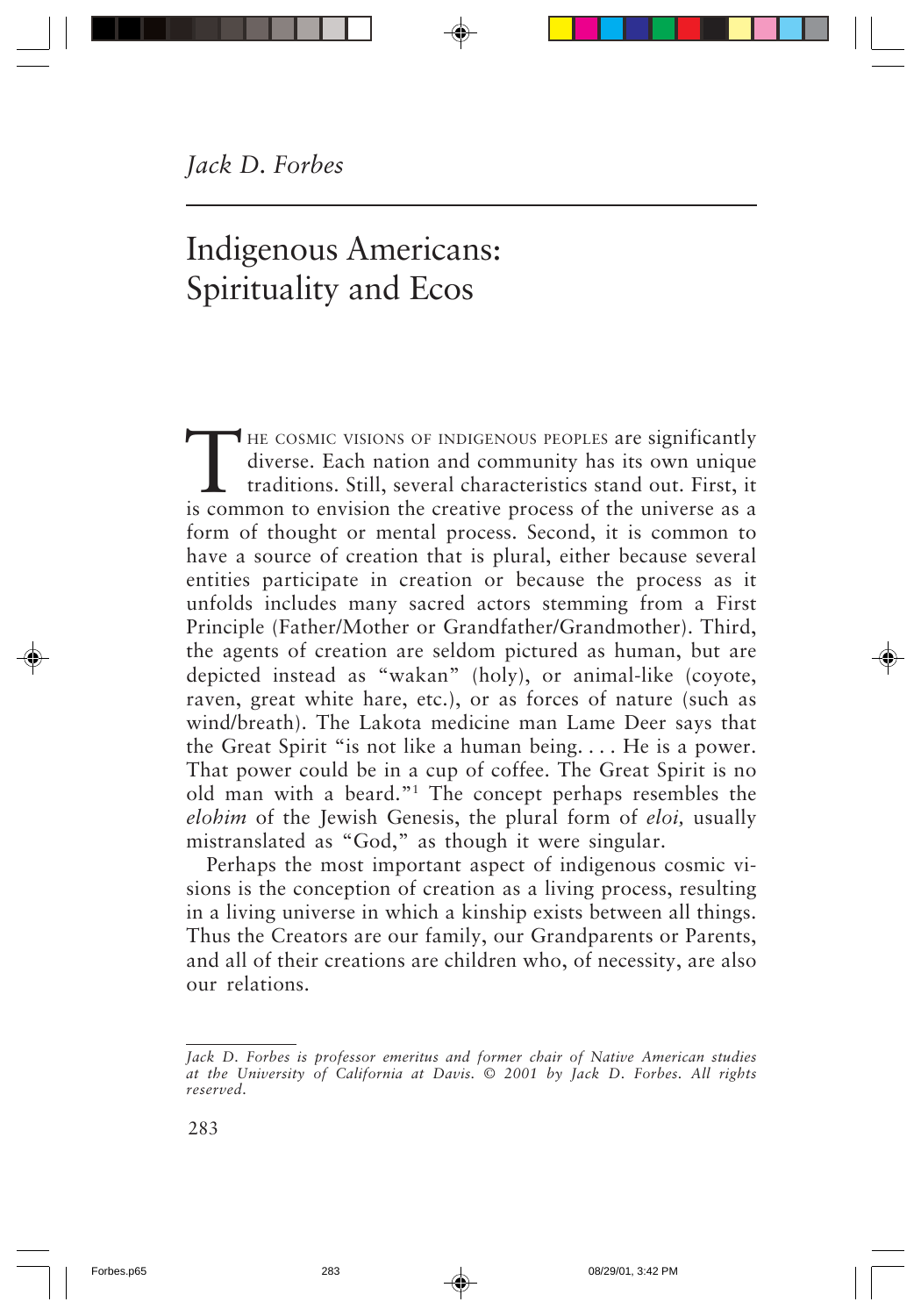An ancient Ashiwi (Zuñi) prayer-song states:

That our earth mother may wrap herself In a four-fold robe of white meal  $[snow]; \ldots$ . When our earth mother is replete with living waters, When spring comes, The source of our flesh, All the different kinds of corn We shall lay to rest in the ground with the earth mother's living waters, They will be made into new beings, Coming out standing into the daylight of their Sun father, to all sides They will stretch out their hands.  $\ldots$ <sup>2</sup>

Thus the Mother Earth is a living being, as are the waters and the Sun.

Juan Matus told Carlos Castaneda that Genaro, a Mazateco, "was just now embracing this enormous earth . . . but the earth knows that Genaro loves it and it bestows on him its care. . . . This earth, this world. For a warrior there can be no greater love. . . . This lovely being, which is alive to its last recesses and understands every feeling. . . ."3

Or, as Lame Deer puts it:

We must try to use the pipe for mankind, which is on the road to self-destruction. . . . This can be done only if all of us, Indians and non-Indians alike, can again see ourselves *as part of the earth,* not as an enemy from the outside who tries to impose its will on it. *Because we . . . also know that, being a living part of the earth, we cannot harm any part of her without hurting ourselves.*<sup>4</sup>

European writers long ago referred to indigenous Americans' ways as "animism," a term that means "life-ism." And it is true that most or perhaps all Native Americans see the entire universe as being alive—that is, as having movement and an ability to act. But more than that, indigenous Americans tend to see this living world as a fantastic and beautiful creation engendering extremely powerful feelings of gratitude and indebtedness, obliging us to behave as if we are related to one another. An overriding characteristic of Native North American religion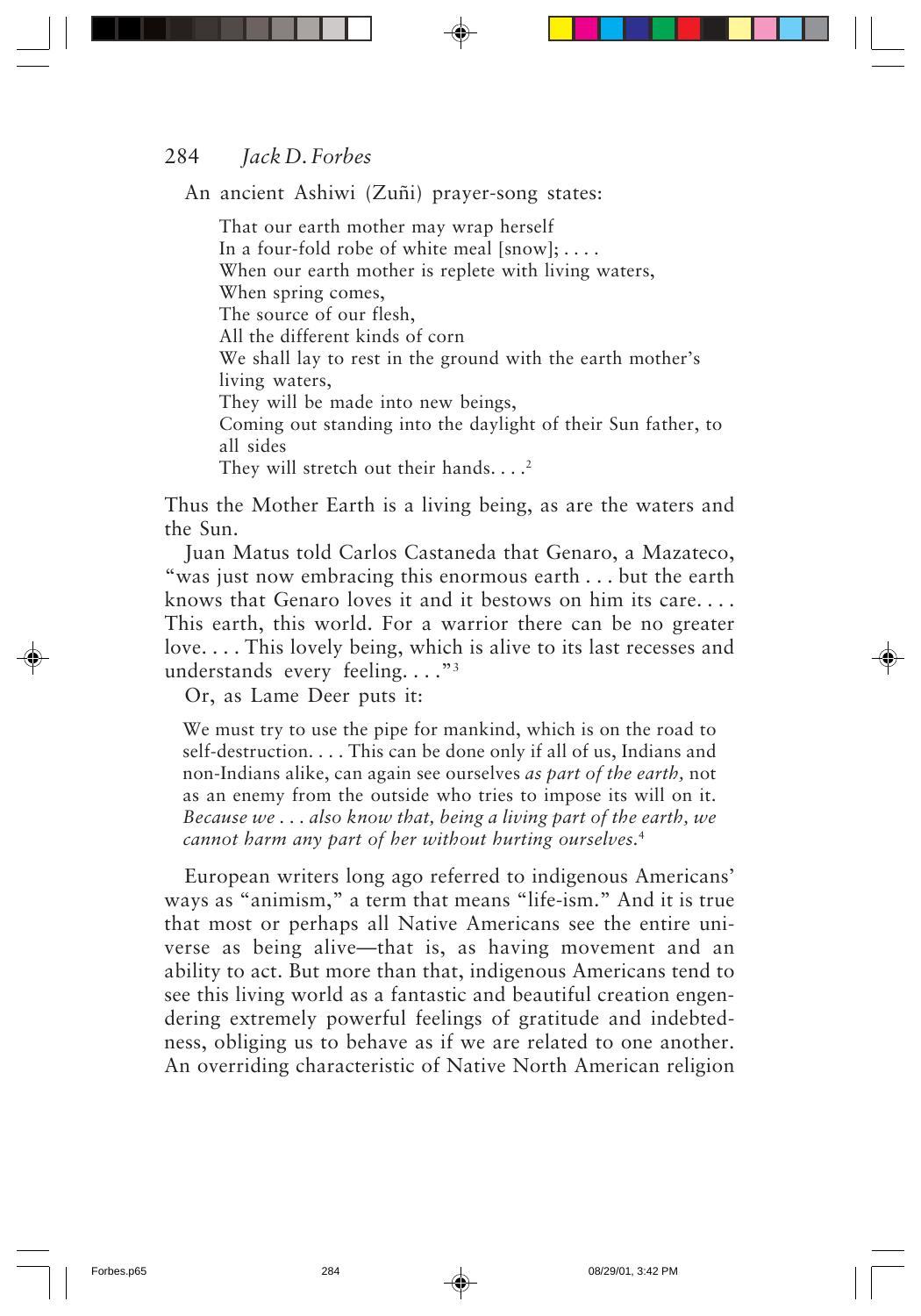is that of gratitude, a feeling of overwhelming love and thankfulness for the gifts of the Creator and the earth/universe. As a Cahuilla elder, Ruby Modesto, has stated: "Thank you mother earth, for holding me on your breast. You always love me no matter how old I get."5 Or as Joshua Wetsit, an Assiniboine elder born in 1886, put it: "But our Indian religion is all one religion, the Great Spirit. We're thankful that we're on this Mother Earth. That's the first thing when we wake up in the morning, is to be thankful to the Great Sprit for the Mother Earth: how we live, what it produces, what keeps everything alive."6

Many years ago, the Great Spirit gave the Shawnee, Sauk, Fox, and other peoples maize or corn. This gift arrived when a beautiful woman appeared from the sky. She was fed by two hunters, and in return she gave them, after one year, maize, beans, and tobacco. "We thank the Great Spirit for all the benefits he has conferred upon us. For myself, I never take a drink of water from a spring, without being mindful of his goodness."7

Although it is certainly true that Native Americans ask for help from spiritual beings, it is my personal observation that giving thanks, or, in some cases, giving payment for gifts received, is a salient characteristic of most public ceremonies. Perhaps this is related to the overwhelmingly positive attitude Native Americans have had toward the Creator and the world of "nature," or what I call the "Wemi Tali," the "All Where" in the Delaware-Lenápe language. Slow Buffalo, a teacher, is remembered to have said about a thousand years ago:

Remember . . . the ones you are going to depend upon. Up in the heavens, the Mysterious One, that is your grandfather. In between the earth and the heavens, that is your father. This earth is your grandmother. The dirt is your grandmother. Whatever grows in the earth is your mother. It is just like a sucking baby on a mother. . . .

Always remember, your grandmother is underneath your feet always. You are always on her, and your father is above.<sup>8</sup>

Winona LaDuke, a contemporary leader from White Earth Anishinabe land, tells us that: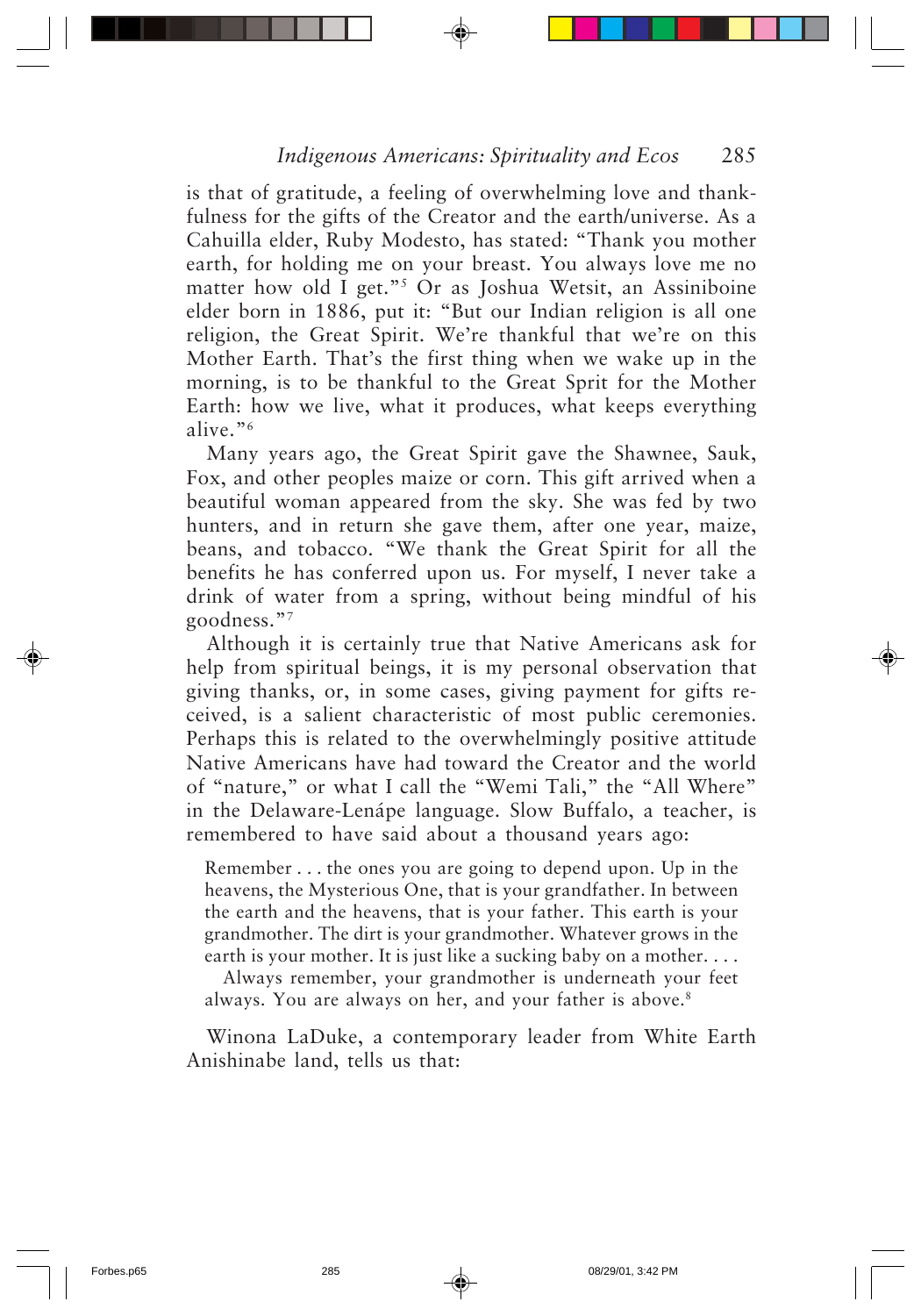Native American teachings describe the relations all around animals, fish, trees, and rocks—as our brothers, sisters, uncles, and grandpas. . . .

These relations are honored in ceremony, song, story, and life that keep relations close—to buffalo, sturgeon, salmon, turtles, bears, wolves, and panthers. These are our older relatives—the ones who came before and taught us how to live.<sup>9</sup>

In 1931 Standing Bear, a Lakota, said when reciting an ancient prayer:

To mother earth, it is said . . . you are the only mother that has shown mercy to your children. . . . Behold me, the four quarters of the earth, relative I am. . . . All over the earth faces of all living things are alike. Mother earth has turned these faces out of the earth with tenderness. Oh Great Spirit behold them, all these faces with children in their hands.<sup>10</sup>

Again in 1931, Black Elk, the well-known Lakota medicine man, told us that "The four-leggeds and the wings of the air and the mother earth were supposed to be relative-like. . . . The first thing an Indian learns is to love each other and that they should be relative-like to the four-leggeds."11 And thus we see this very strong kinship relation to the Wemi Tali, the "All Where": "The Great Spirit made the flowers, the streams, the pines, the cedars—takes care of them. . . . He takes care of me, waters me, feeds me, makes me live with plants and animals as one of them. . . . All of nature is in us, all of us is in nature."12

At the center of all of the creation is the Great Mystery. As Black Elk said:

When we use the water in the sweat lodge we should think of Wakan-Tanka, who is always flowing, giving His power and life to everything. . . . The round fire place at the center of the sweat lodge is the center of the universe, in which dwells Wakan-Tanka, with His power which is the fire. All these things are Wakan [holy and mystery] and must be understood deeply if we really wish to purify ourselves, for the power of a thing or an act is in the meaning and the understanding.<sup>13</sup>

Luther Standing Bear, writing in the 1930s, noted:

The old people came literally to love the soil and they sat or reclined on the ground with a feeling of being close to a mothering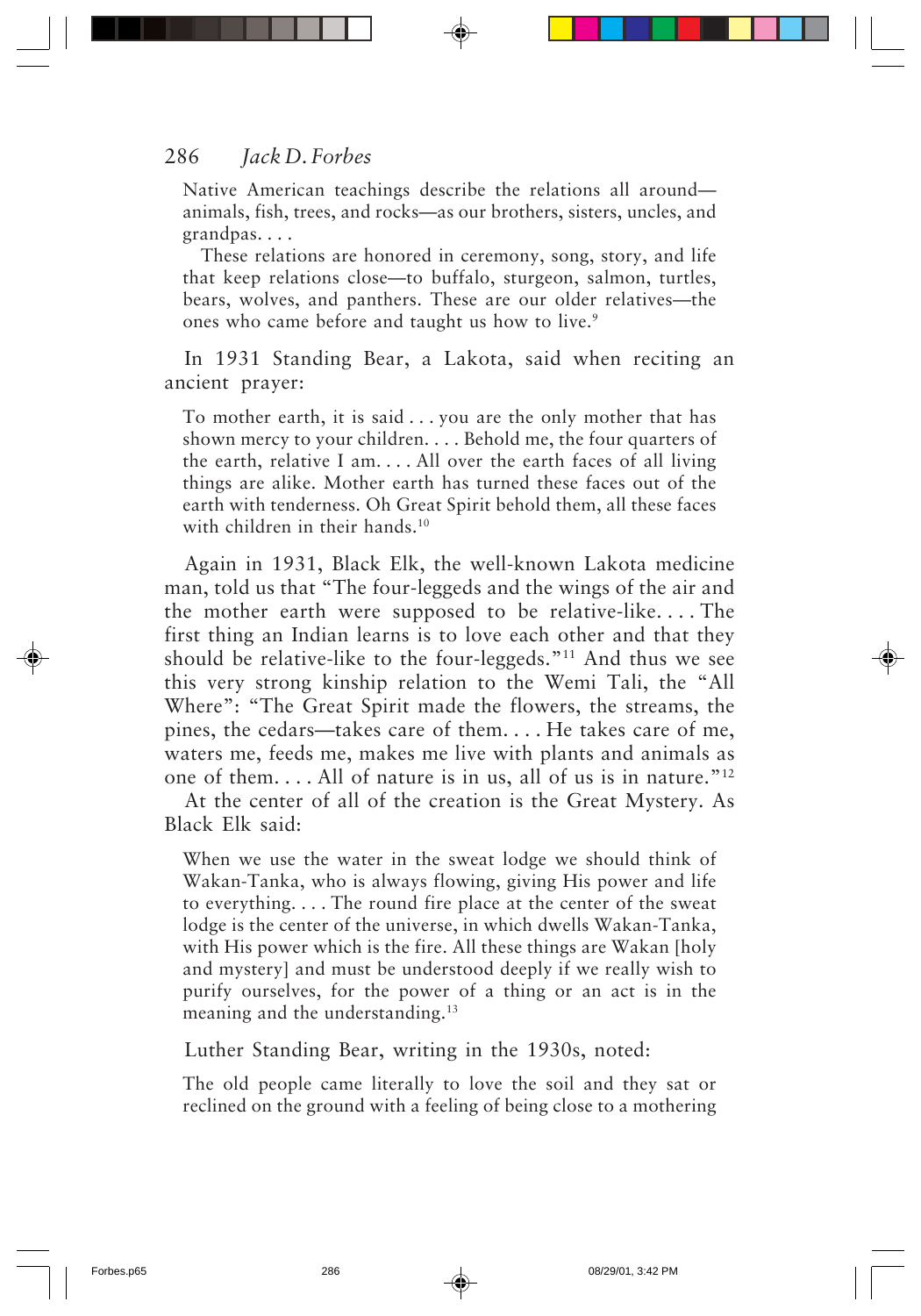power. It was good for the skin to touch the earth and the old people liked to remove their moccasins and walk with bare feet on the sacred earth. . . . The soil was soothing, strengthening, cleansing, and healing. . . . Wherever the Lakota went, he was with Mother Earth. No matter where he roamed by day or slept by night he was safe with her.<sup>14</sup>

Native people, according to Standing Bear, were often baffled by the European tendency to refer to nature as crude, primitive, wild, rude, untamed, and savage. "For the Lakota, mountains, lakes, rivers, springs, valleys, and woods were all finished beauty...."<sup>15</sup>

Of course, the indigenous tendency to view the earth and other nonorganic entities as being part of *bios* (life, living) is seen by many post-1500 Europeans as simply romantic or nonsensical. When Native students enroll in many biology or chemistry classes today they are often confronted by professors who are absolutely certain that rocks are not alive. But in reality these professors are themselves products of an idea system of materialism and mechanism that is both relatively modern and indefensible. I have challenged this materialist perspective in a poem, "Kinship is the Basic Principle of Philosophy," which I will partially reproduce here as indicative of some common indigenous perspectives:

. . .For hundreds of years certainly for thousands Our Native elders have taught us "All My Relations" means all living things and the entire Universe "All Our Relations" they have said time and time again. . . . Do you doubt still? a rock alive? You say it is hard! it doesn't move of its own accord! it has no eyes! it doesn't think!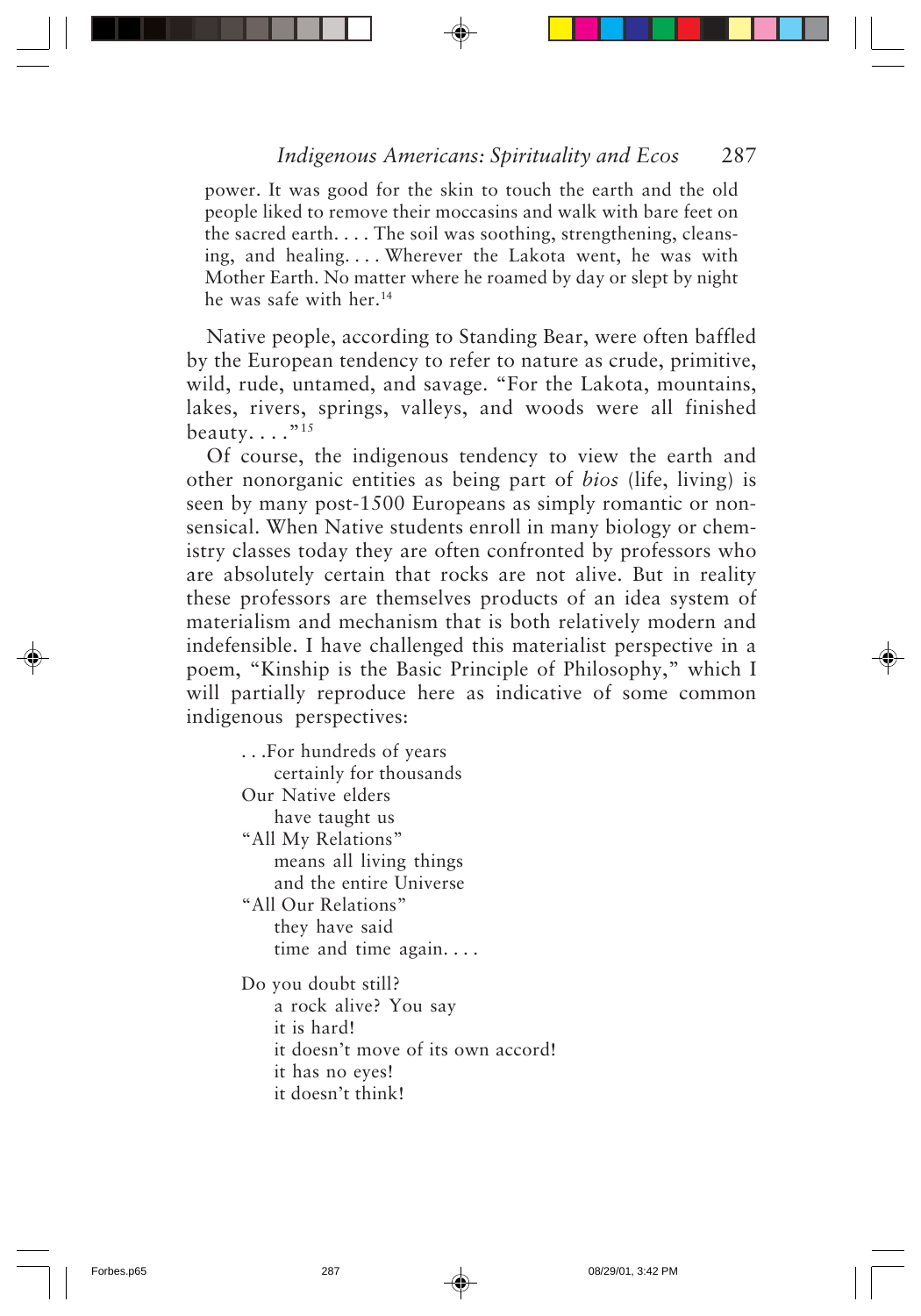but rocks *do* move put one in a fire it will get hot won't it? That means won't you agree? that its insides are moving *ever* more rapidly?. . .

So don't kid me my friend, rocks change rocks move rocks flow rocks combine rocks are powerful friends I have many big and small their processes, at our temperatures, are very slow but very deep!

I understand because, you see, I am part rock! I eat rocks rocks are part of me I couldn't exist without the rock in me We are all related!

No, it's alive I tell you, just like the old ones say they've been there you know they've crossed the boundaries not with computers but with their very own beings!<sup>16</sup>

About a thousand years ago, White Buffalo Calf Woman came to the ancestors of the Lakota, giving them a sacred pipe and a round rock. The rock, Black Elk said,

. . . is the Earth, your Grandmother and Mother, and it is where you will live and increase. . . . All of this is sacred and so do not forget! Every dawn as it comes is a holy event, and every day is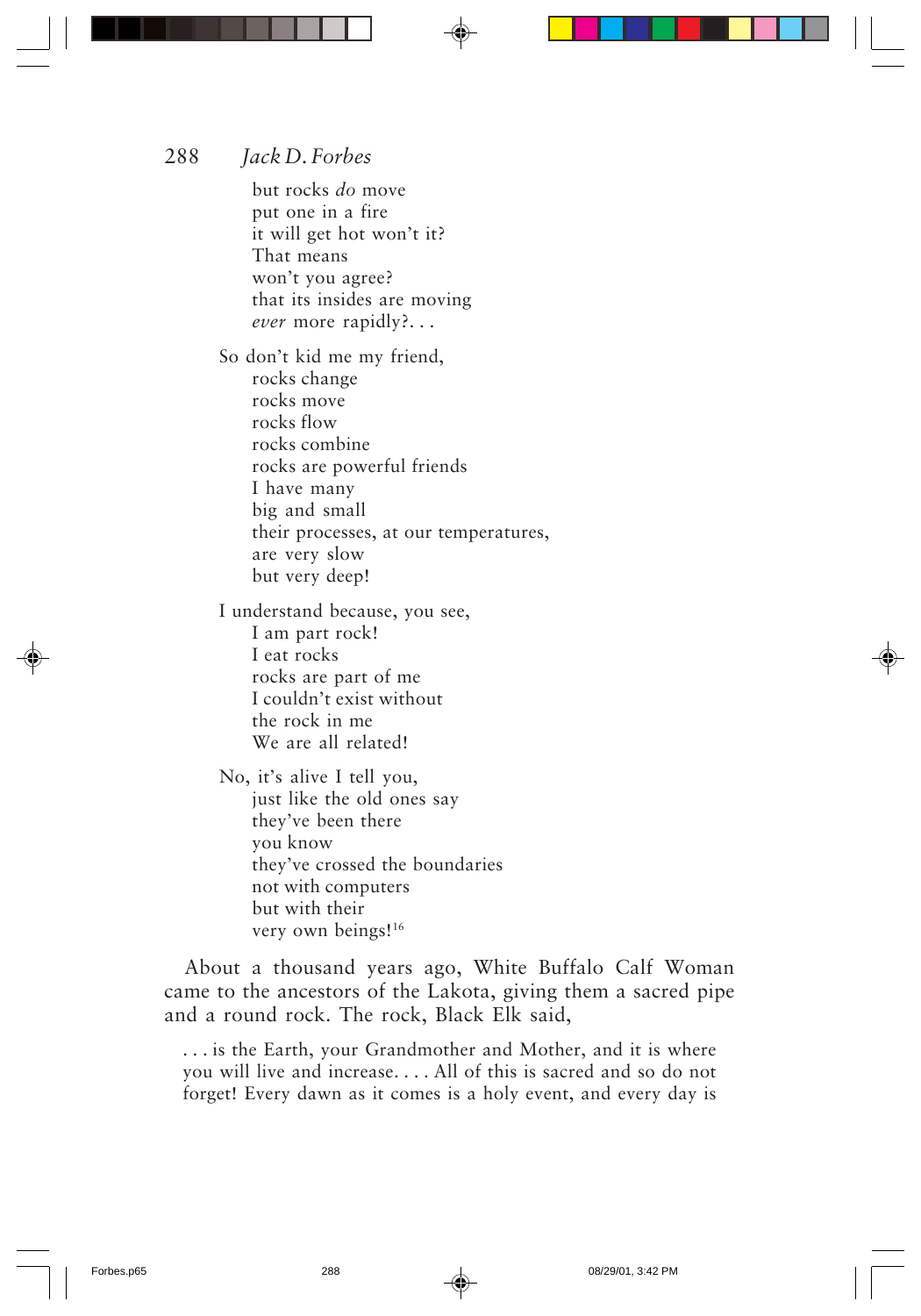holy, for the light comes from your father Wakan-Tanka; and also you must always remember that the two-leggeds and all the other peoples who stand upon this earth are sacred and should be treated as such.17

Here we see not only the expression of relatedness on a living earth, but also the sacredness or holiness of events that some persons take for granted: the dawn, the day, and, in effect, time and the flow of life in its totality. In relation to all of these gifts, human beings are expected to be humble, not arrogant, and to respect other creatures. An ancient Nahua (Mexican) poem tells us that

Those of the white head of hair, those of the wrinkled face, our ancestors. . . They did not come to be arrogant, They did not come to go about looking greedily, They did not come to be voracious. They were such that they were esteemed on the earth: They reached the stature of eagles and jaguars.<sup>18</sup>

Lame Deer says: "You can tell a good medicine man by his actions and his way of life. Is he lean? Does he live in a poor cabin? Does money leave him cold?"19 Thus, humility and a lack of arrogance are accompanied by a tendency toward simple living, which reinforces the ideal of nonexploitation of other living creatures. A consciousness of death also adds to the awareness of the importance of concentrating on the ethical quality of one's life as opposed to considerations of quantity of possessions or size of religious edifices. "A man's life is short. Make yours a worthy one," says Lame Deer.

Juan Matus, in Carlos Castaneda's *Journey to Ixtlan,* captures very well the attitude of many Native people: ". . .You don't eat five quail; you eat one. You don't damage the plants just to make a barbecue. . . . You don't use and squeeze people until they have shriveled to nothing, especially the people you love...."<sup>20</sup> This kind of attitude is found over and over again in the traditions of Native people, from the basketry and foodgathering techniques of Native Californians to the characters in the stories of Anna Lee Walters (as in her novel *Ghostsinger,* the stories in *The Sun is Not Merciful,* or in *Talking Indian*).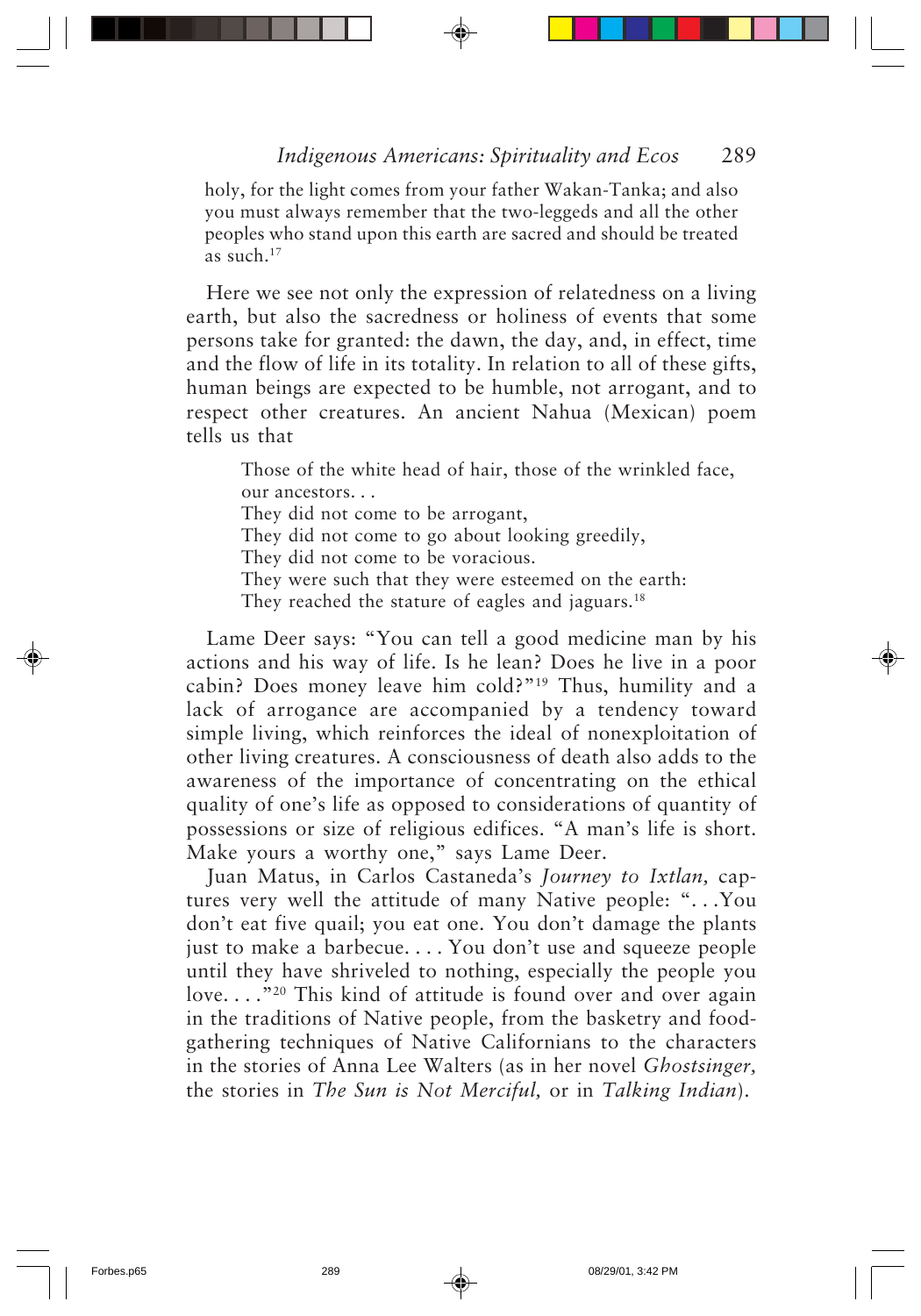Respect and humility are the building blocks of indigenous life-ways, since they not only lead to minimal exploitation of other living creatures but also preclude the arrogance of aggressive missionary activity and secular imperialism, as well as the arrogance of patriarchy.

But Anglo-American "ecologists" often have a very narrow conception of what constitutes "ecology" and the "environment." Does this contrast with the Native American attitude? Let us examine some definitions first. The root of the concept of environment has to do with "rounding" or "that which arounds [surrounds] us." It is similar to Latin *vicinitat* (Spanish *vecinidad* or English *vicinity*), referring to that which neighbors something, and also to Greek *oikos* (ecos), a house and, by extension, a habitation (Latin dwelling) or area of inhabiting (as in *oikoumene*, the inhabited or dwelled-in world). Ecology is the *logie* or study of ecos, the study of inhabiting/dwelling, or, as defined in one dictionary, the study of "organisms and their environment."

Ecos (*oikos*) is "the house we live in, our place of habitation." But where do we live and who are we? Certainly we can define ecos in a narrow sense, as our immediate vicinity, or we can broaden it to include the Sun (which is, of course, the driving power or energy source in everything that we do), the Moon, and the entire known universe (including the Great Creative Power, or *Ketanitowit* in Lenápe). Our ecos, from the indigenous point of view, extends out to the very boundaries of the great totality of existence, the Wemi Tali.

Similarly, our environment must include the sacred source of creation as well as such things as the light of the Sun, on which all life processes depend. Thus our surroundings include the space of the universe and the solar/stellar bodies that have inspired so much of our human yearnings and dreams.

Ecology, then, in my interpretation, must be the holistic (and interdisciplinary) study of the entire universe, the dynamic relationship of its various parts. And since, from the indigenous perspective, the universe is alive, it follows that we could speak of geo-ecology as well as human ecology, the ecology of oxygen as well as the ecology of water.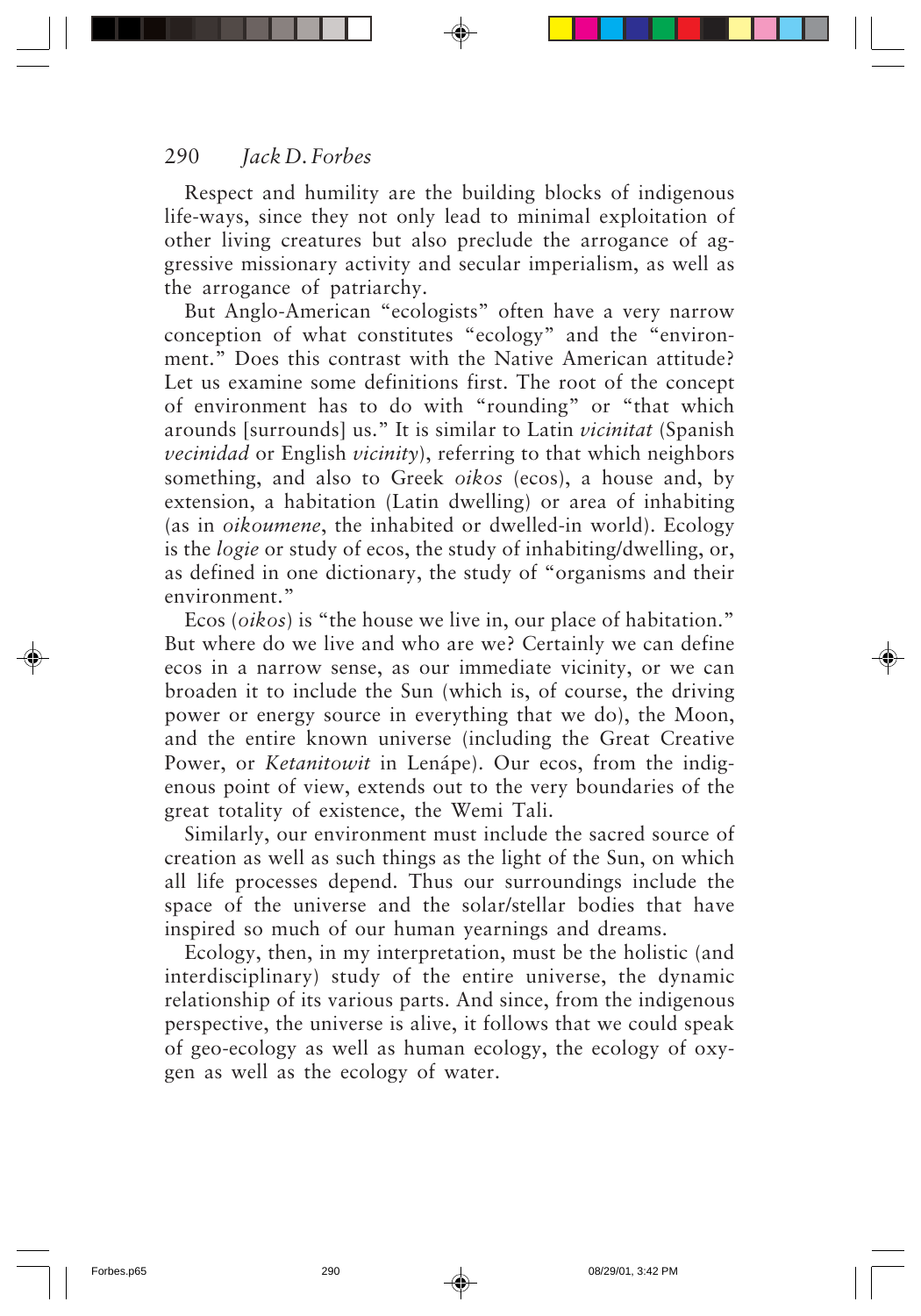Many indigenous thinkers have considered humans part of the Wemi Tali, not separate from it. As I have written:

For us, truly, there are no "surroundings."

I can lose my hands and still live. I can lose my legs and still live. I can lose my eyes and still live. . . . But if I lose the air I die. If I lose the sun I die. If I lose the earth I die. If I lose the water I die. If I lose the plants and animals I die. All of these things are more a part of me, more essential to my every breath, than is my so-called body. *What is my real body?*

We are not autonomous, self-sufficient beings as European mythology teaches. . . . We are rooted just like the trees. But our roots come out of our nose and mouth, like an umbilical cord, forever connected with the rest of the world. . . .

Nothing that we do, do we do by ourselves. We do not see by ourselves. We do not hear by ourselves. . . . We do not think, dream, invent, or procreate by ourselves. We do not die by ourselves. . . .

I am a point of awareness, a circle of consciousness, in the midst of a series of circles. One circle is that which we call "the body." It is a universe itself, full of millions of little living creatures living their own "separate" but dependent lives. . . . But all of these "circles" are not really separate—they are all mutually dependent upon each other.  $\dots$ <sup>21</sup>

We, in fact, have no single edge or boundary, but are rather part of a continuum that extends outward from our center of consciousness, both in a perceptual (epistemological-existential) and in a biophysical sense—our brain centers must have oxygen, water, blood with all of its elements, minerals, etc., in order to exist, but also, of course, must connect to the cosmos as a whole. Thus our own personal bodies form part of the universe *directly,* while these same bodies are miniature universes in which, as noted, millions of living creatures subsist, operate, fight, reproduce, and die.

Anna Lee Walters, the Otoe-Pawnee teacher and writer, in speaking of prayers, notes:

"Waconda," it says in the Otoe language, Great Mystery, meaning that vital thing or phenomenon in life that cannot ever be entirely comprehensible to us. What is understood though, through the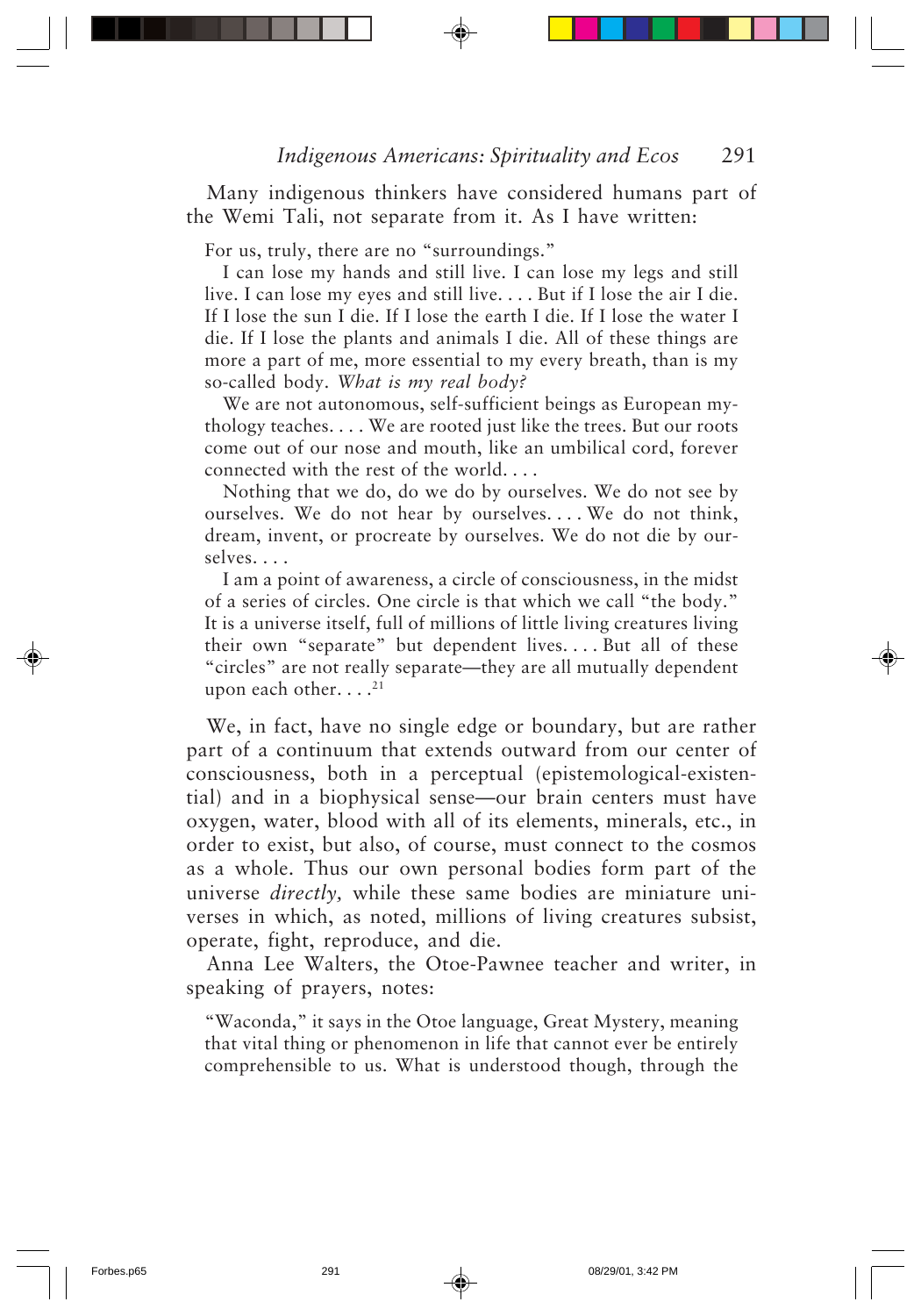spoken word, is that silence is also Waconda, as is the universe and *everything* that exists, tangible and intangible, because none of these things are separate from that life force. It is all Waconda... $^{22}$ 

Thus ecos for us must include that which our consciousness inhabits, the house of our soul, our *ntchítchank* or *lenapeyókan,* and must not be limited to a dualistic or mechanistic-materialistic view of bios. Ecology must be shorn of its Eurocentric (or, better, reductionist and materialist) perspective and broadened to include the *realistic* study of how living centers of awareness interact with all of their surroundings.

At a practical level this is very important, because one cannot bring about significant changes in the way in which the Wemi Tali is being abused without considering the values, economic systems, ethics, aspirations, and spiritual beliefs of human groups. For example, the *sense of entitlement* felt by certain social groups or classes, the idea of being *entitled* to exploit resources found in the lands of other groups or *entitled* to exploit "space" without any process of review or permission or approval from all concerned—this sense of superiority and restless acquisitiveness must be confronted by ecology.

The beauty of our night sky, for example, now threatened by hundreds or thousands of potential future satellites and space platforms, by proposed nuclear-powered expeditions to Mars and space-based nuclear weapons, cannot be protected merely by studying the physical relations of organisms with the sky. The cultures of all concerned have to be part of the equation, and within these cultures questions of beauty, ethics, and sacredness must play a role. Sadly, the U.S. government is the greatest offender in the threat to space.

When a mountain is to be pulled down to produce cement, or coal, or cinderstone, or to provide housing for expanding suburbanites, the questions that must be asked are not only those relating to stream-flow, future mudslides, fire danger, loss of animal habitat, air pollution, or damage to stream water quality. Of paramount importance are also questions of beauty, ownership, and the unequal allocation of wealth and power that allows rich investors to make decisions affecting large numbers of creatures based only upon narrow self-interest. Still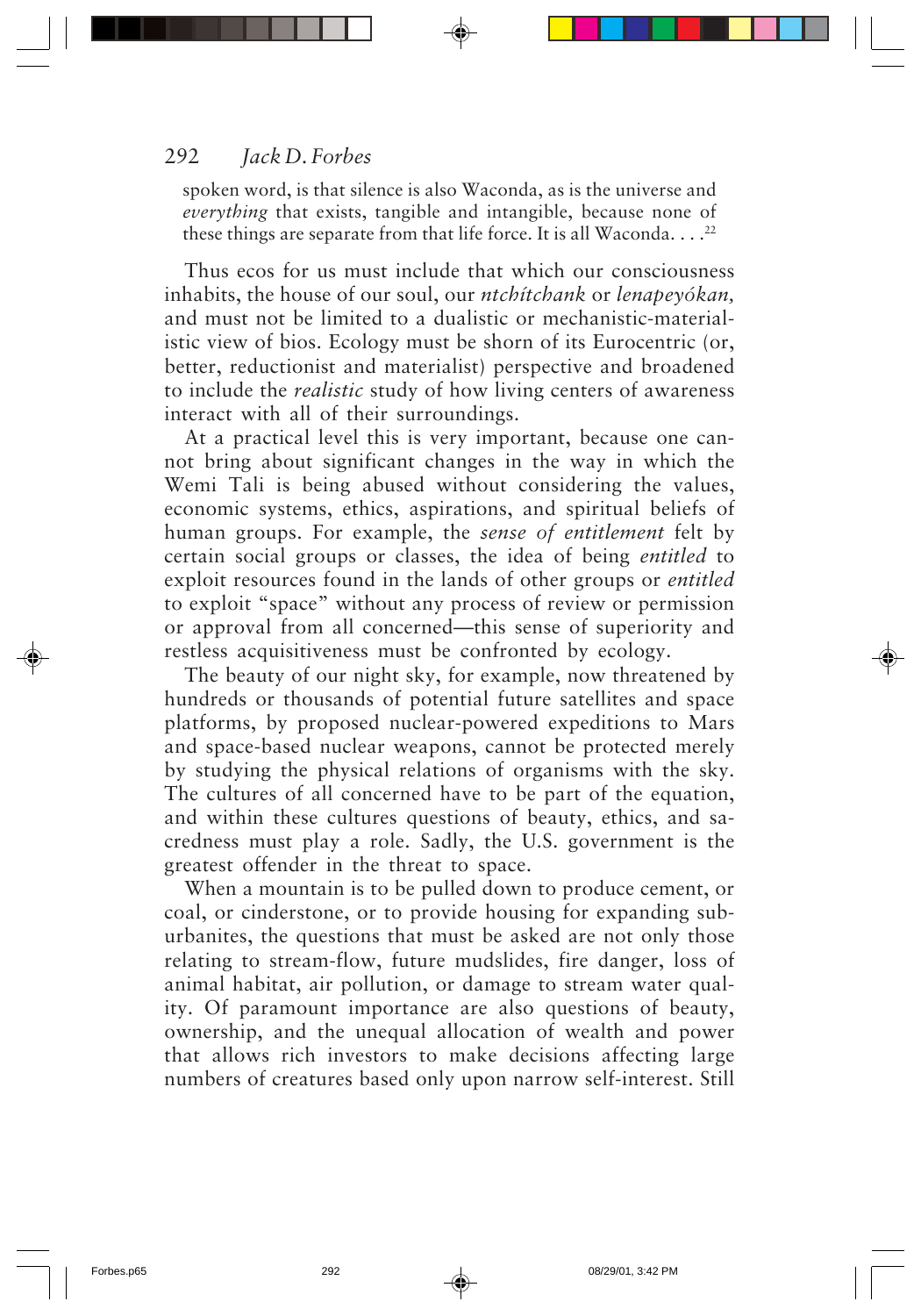more difficult are questions relating to the sacredness of Mother Earth and of the rights of mountains to exist without being mutilated. When do humans have the right to mutilate a mountain? Are there procedures that might mitigate such an aggression? Are there processes that might require that the mountain's right to exist in beauty be weighed against the money-making desires of a human or human group?

We hear a great deal about "impacts" and how "impacts" must be weighed and/or mitigated. But all too often, these considerations do not include aesthetics (unless the destruction is proposed for an area where rich and powerful people live), and very seldom do we hear about *sacredness* or the rights of the earth. Indeed, we have made progress in the United States with the concept of protecting endangered species, but it is interesting that, for many people, the point of such protection is essentially pragmatic: we are willing to preserve genetic diversity (especially as regards plant life) in order to meet potential human needs. The intrinsic right of different forms of life each to have space and freedom is seldom evoked. (Even homeless humans have no recognized right to "space" in the United States).<sup>23</sup>

All over the Americas, from Chile to the arctic, Native Americans are engaged in battles with aggressive corporations and governments that claim the right to set aside small areas (reserves) for Native people and then to seize the rest of the Native territory and throw it open to Occidental Petroleum, Texaco, or other profit-seeking organizations. Often, as in the case of the U'wa people, the concept of the sacredness of the living earth directly conflicts with the interests of big corporations and the revenue-hungry neocolonial governments that support them.

It has to be said that some indigenous governments and groups have also allowed devastating projects to be developed on their territories. Sometimes there has been grassroots resistance to the extraction of coal, uranium, and other minerals, but very often the non-Native government has encouraged (or strong-armed) the indigenous peoples into agreeing to a contract providing for little or no protection to the environment.

In her recent book, *All Our Relations,* Winona LaDuke focuses on a number of specific struggles involving Native people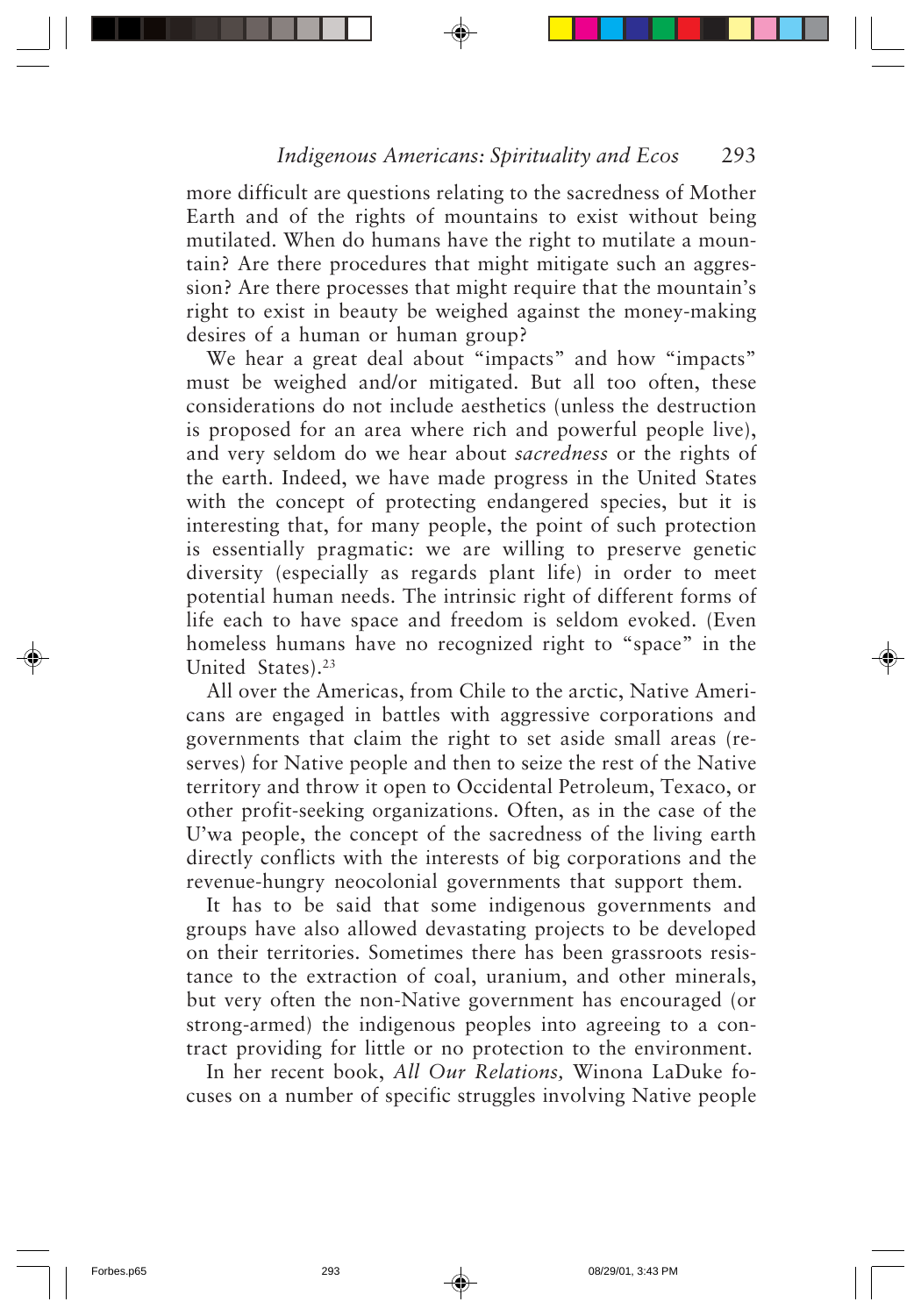in the United States and Canada. She points out that "Grassroots and land-based struggles characterize most of Native environmentalism. We are nations of people with distinct land areas, and our leadership and direction emerge from the land up."24 LaDuke shows in each of her chapters how different groups of First Nations people are facing up to serious problems and are seeking to address them at the local, community level. They are also forming national and international organizations that seek to help individual nations, in great part through the sharing of information and technical assistance. In the final analysis, however, each nation, reserve, or community has to confront its own issues and develop its own responsible leadership. This must be stressed again and again: each sovereign Native nation will deal with its own environmental issues in its own way. There is no single Native American government that can develop a common indigenous response to the crisis we all face.

Mention should be made here of the work of Debra Harry, a Northern Paiute activist from the Pyramid Lake Reservation who is spearheading an information campaign relative to biopiracy and the dangers of the Human Genome Diversity Project. The collection of Native American tissue samples and DNA/mtDNA information represents a very serious environmental threat, since the discovery of unique genetic material could be used not only for patenting and sale but also for future campaigns of germ or biological warfare. The latter may seem extreme, but Native peoples have reason to be cautious about sharing potentially dangerous information with agencies, governments, and organizations not under their own control. The entire field of biopiracy, the theft of indigenous knowledge about plants and drugs, represents another area of great concern, since Native peoples could find themselves having to pay for the use of their own cultural heritage or for treatment using genetic material of indigenous origin. $^{25}$ 

Many activists are concerned primarily with the environmental responses of Native Americans belonging to specific land-based communities recognized as sovereign by the U.S. or Canadian governments. But in addition, there are millions of Native people who do not have "tribal" governments that are recognized as legitimate by a state. In California and Mexico,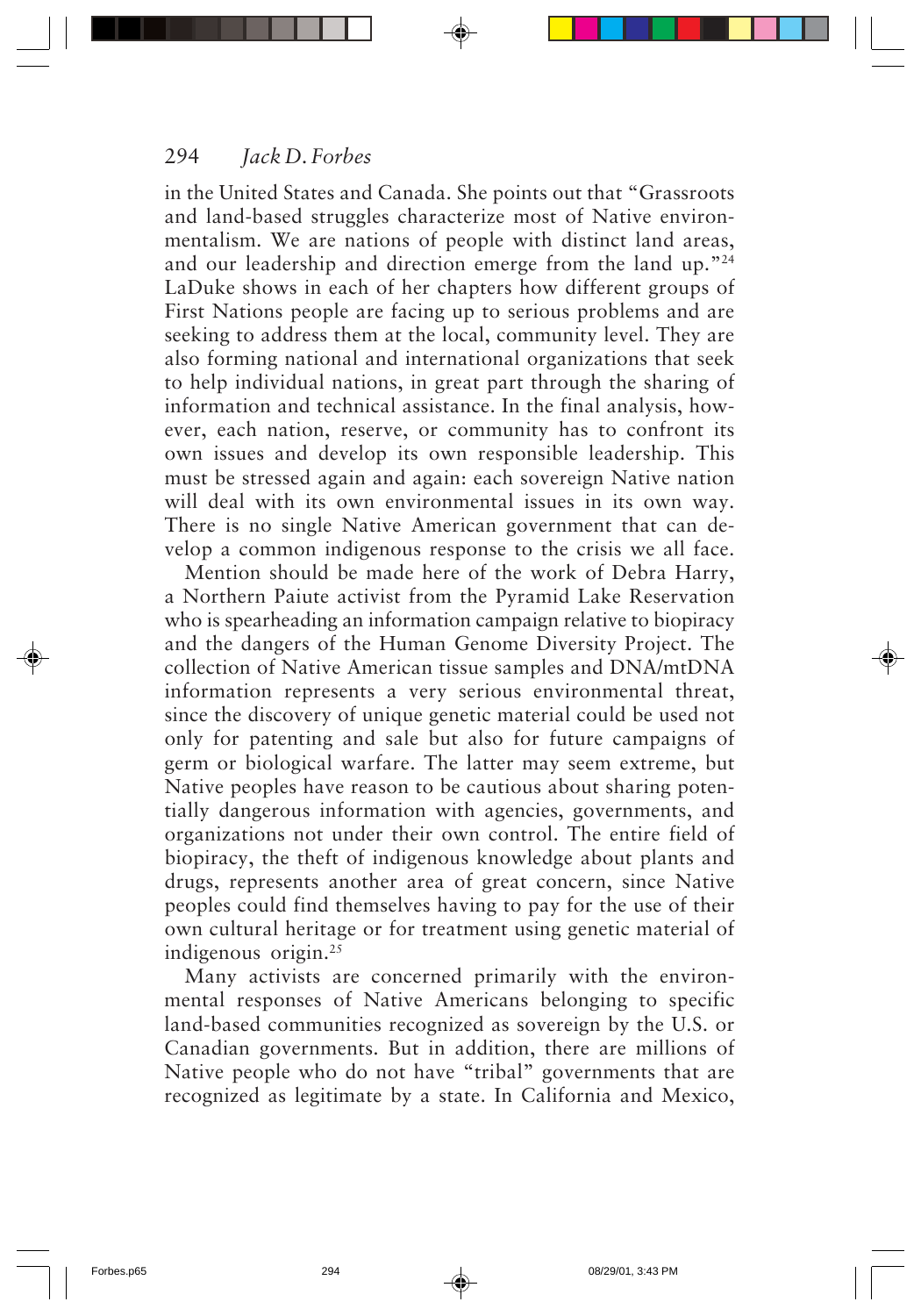numerous Mixtec communities must deal with the hazards of agricultural pesticide, crop-dusting on top of workers, poor housing, inadequate sanitation, poor or polluted water sources, and a host of other issues. The Mixtec have responded by organizing around farm-labor issues, as well as developing their own ways of coping. For example, in Baja California they are often forced to build their own houses on steep hillsides where they must use old cast-off truck and auto tires as retaining walls to provide a level area for living.

Many Native groups, including Kickapoos, Navajos, Papagos, Zapotecs, and Chinantecs, produce a number of migrant agricultural laborers. These workers often remain rooted in home villages to which they may return seasonally. Such persons have a primary responsibility to their families; they cannot be expected to devote much energy to environmentalism, apart from attempting to obtain clean water, healthy food, and sanitary living conditions.

On a positive note, the environmental awareness of many indigenous American groups translates into a high respect for women in their communities. It would be hypocritical to seek to control women or restrict their opportunities for full self-realization while pretending to respect living creatures. This is a significant issue, because a great deal of evidence has shown that when women have high status, education, and choices, they tend to enrich a community greatly and to stabilize population growth. Many traditional American societies have been able to remain in balance with their environments because of the high status of women, a long nursing period for children, and/or the control of reproductive decisions by women.<sup>26</sup> Many of the leaders in the Native struggle today are women.

Many Native homelands are much reduced in size from former years and are often located on land of poor quality. These conditions can create overuse of resources. Human population growth is, of course, one of the fundamental issues of environmental science. Along with the unequal distribution of resources and the taking away of resources (such as the removal of oil from indigenous lands, leaving polluted streams and poisoned soil) from militarily weaker peoples, human population growth is one of the major causes of species loss and damage to ecos.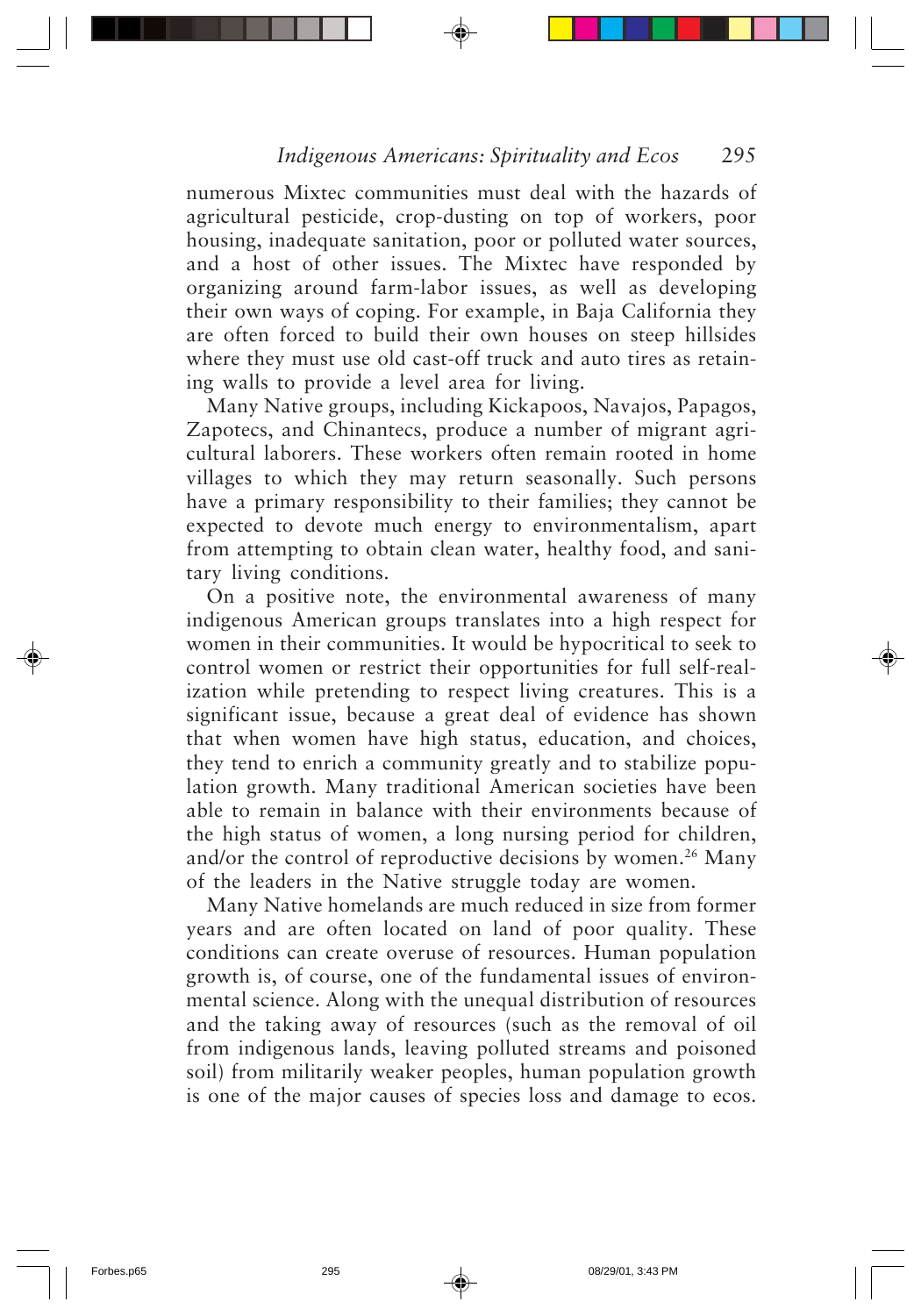These are major issues in ecology but also must be overriding concerns for economists, political scientists, and political economists. In fact, the tendency in North America to ignore the impact of money-seeking activities upon nonmarket relations is a major source of environmental degradation. The recent effort to "charge" the industrial nations for the damage they have caused to world environments (as a new form of "debt" from the capitalist world to the rest of the world) is an example of how we must proceed.<sup>27</sup>

To many of the more materialistic peoples of the world, indigenous people have often seemed "backward" or "simple." They have seemed ripe for conquest or conversion, or both. The fact is, however, that the kind of ethical living characteristic of so many indigenous groups, with its respect for other life forms and its desire for wholeness of intellect, may be the best answer to the problems faced by all peoples today.

Yet there are some who challenge the environmental record of Native Americans, seeking to prove that in spite of the ideals expressed in indigenous spirituality, Native peoples were actually large-scale predators responsible some ten thousand years ago for widespread slaughter and even species annihilation. This viewpoint, shared primarily by a few anthropologists, overlooks the fact that during the Pleistocene era and later extinctions occurred in Eurasia and elsewhere, and that Native Americans cannot be blamed for a global phenomenon. In any case, indigenous Americans have always belonged to numerous independent political and familial units, each with its own set of values and behavioral strategies. One can hardly assign blame to modern Native people as a whole group when the "culprits" (if there were any) cannot even be identified.

In dealing with the sacred traditions of original Americans and their relationship to the environment, we must keep in mind a common-sense fact: not only do different Native groups have different traditions, stories, ceremonies, living conditions, challenges, and values, but each family or group has its own unique approach to "together-living" or "culture." We must also factor in time, since different days, years, and epochs have presented different circumstances. In short, humans do not live by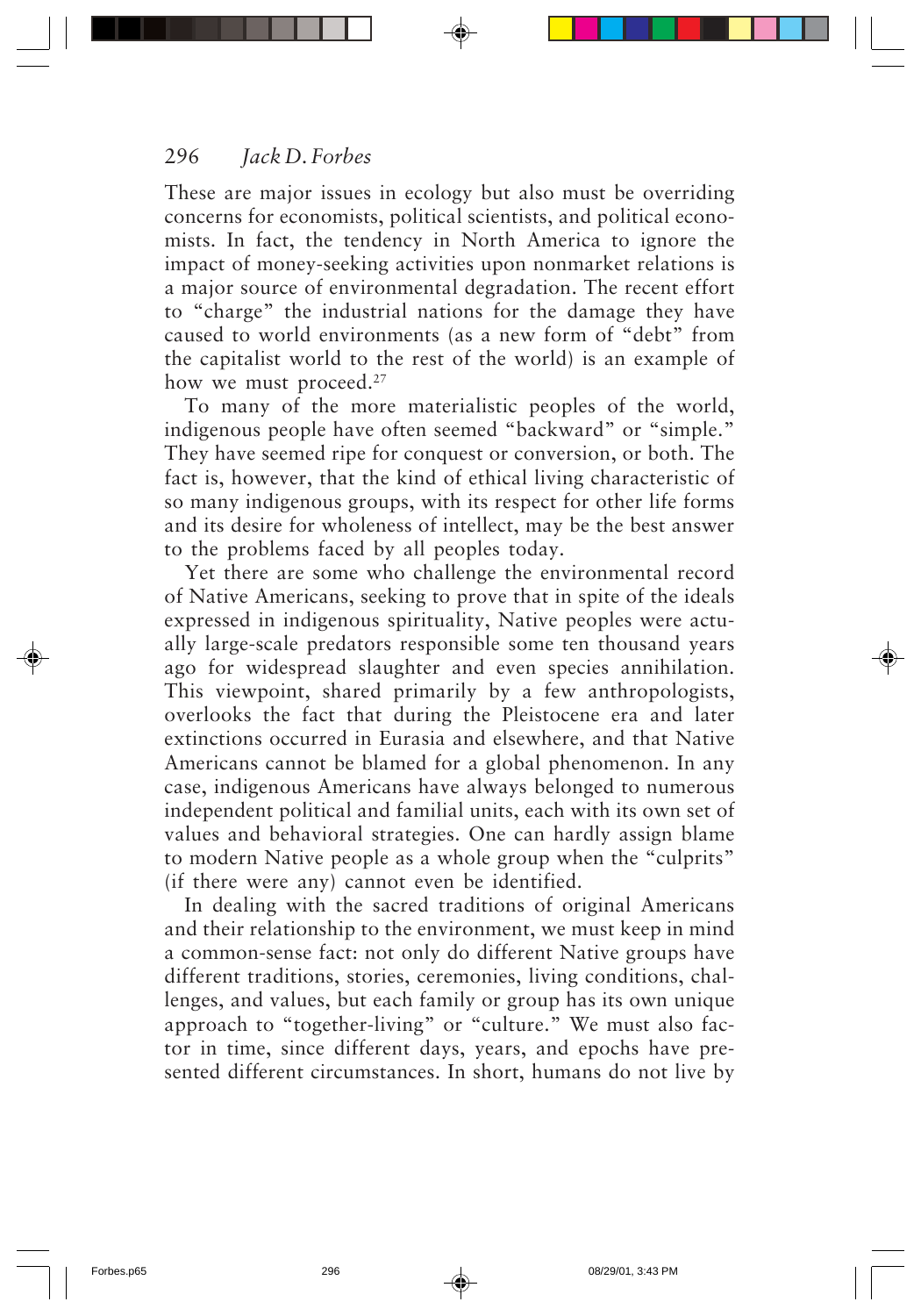abstract rule alone. They live as well through a unique set of decisions informed by inspiration, personality, situation, and opportunity.

Native Americans, like any other group, are capable of acts that might well conflict with the major thrust of their sacred traditions. We must, therefore, differentiate between the concrete behavior of a people and their ideals. But in the case of indigenous Americans, such a distinction is perhaps less important than in other traditions. Why? Because Native Americans often lack a single, authoritative book or set of dogmas that tells them what their "ideals" should be. On the contrary, Native American sacred traditions are more the result of choices made over and over again within the parameters of a basic philosophy of life. Thus, we must look at the ideals expressed in sacred texts (including those conveyed orally), but also at the choices that people actually make.

Nonetheless, I believe that we can make the kinds of generalizations that I have, at least as regards those Native North Americans still following traditional values.

| The Old Ones say                         |
|------------------------------------------|
| outward is inward to the heart           |
| and inward is outward to the center      |
| because                                  |
| for us                                   |
| there are no absolute boundaries         |
| no borders                               |
| no environments                          |
| no outside                               |
| no inside                                |
| no dualisms                              |
| no single body                           |
| no non-body                              |
| $\mathbf{W}$ $\mathbf{1}$ , $\mathbf{1}$ |

We don't stop at our eyes We don't begin at our skin We don't end at our smell We don't start at our sounds. . . .

Some scientists think they can study a world of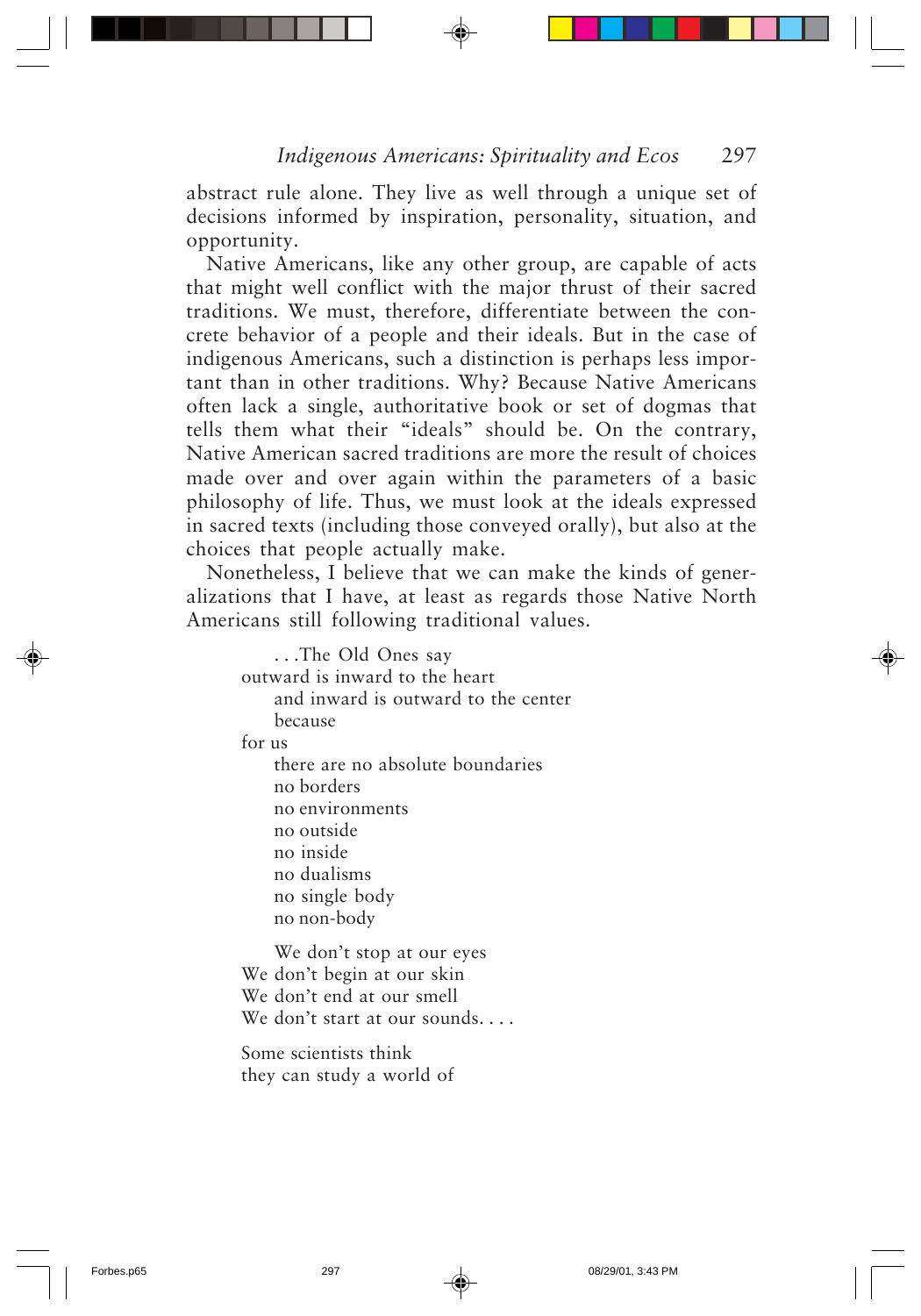matter separate from themselves but there is no Universe Un-observed (knowable to us at least) nothing can be known without being channeled through some creature's senses, the unobserved Universe cannot be discussed for we, the observers, being its very description are its eyes and ears its very making is our seeing of it our sensing of it. . . . Perhaps we are Ideas in the mind of our Grandfather-Grandmother for, as many nations declare, the Universe

by mental action was created by thought was moved So be it well proclaimed! our boundary is the edge of the Universe and beyond, to wherever the Creator's thoughts go surging.  $\ldots$ <sup>28</sup>

Native people are not only trying to clean up uranium tailings, purify polluted water, and mount opposition to genetically engineered organisms; they are also continuing their spiritual ways of seeking to purify and support all life by means of ceremonies and prayers. As LaDuke tells us: "In our communities, Native environmentalists sing centuries-old songs to renew life, to give thanks for the strawberries, to call home fish, and to thank Mother Earth for her blessings."29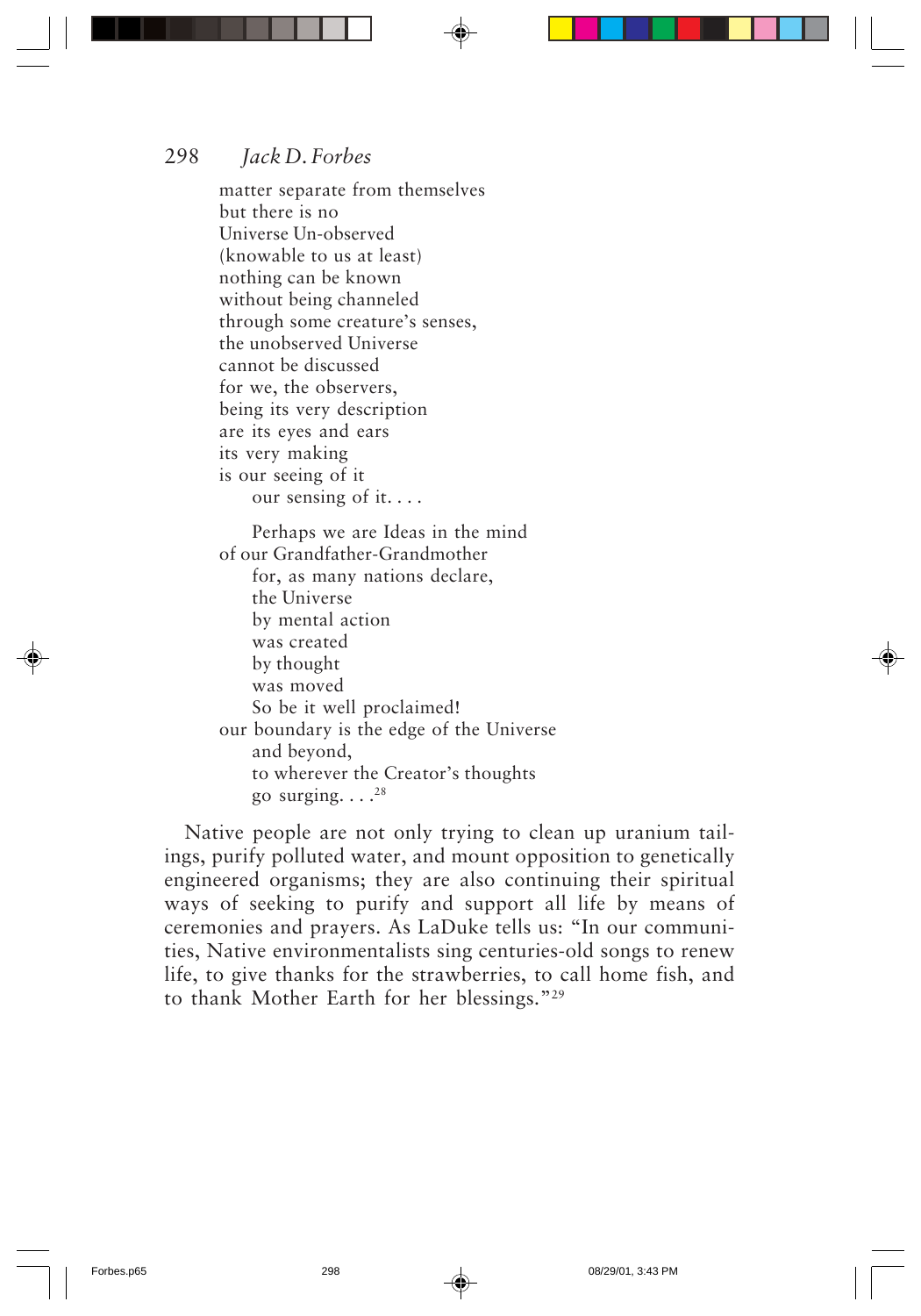**ENDNOTES** 

- 1 John Fire, Lame Deer, and Richard Erdoes, *Lame Deer, Seeker of Visions* (New York: Simon and Schuster, 1972), 39–40.
- 2 Ruth Bunzel, "Introduction to Zuni Ceremonialism," *Forty-Seventh Annual Report,* Bureau of American Ethnology (Washington: Government Printing Office, 1932), 483–486.
- 3 Some writers have attacked Carlos Castaneda; however, I find that many of the insights in his first four books are quite valuable. Since he was most assuredly a man of Indigenous American ancestry, I am willing to quote him without arguing over whether his works are fiction or nonfiction. Carlos Castaneda, *Tales of Power* (New York: Simon and Schuster, 1974), 284–285.
- 4 Fire, Lame Deer, and Erdoes, *Lame Deer, Seeker of Visions,* 265–266; emphasis added.
- 5 Ruby Modesto and Guy Mount, *Not For Innocent Ears: Spiritual Traditions of a Desert Cahuilla Medicine Woman* (Angelus Oaks, Calif.: Sweetlight Books, 1980), 72.
- 6 Sylvester M. Morey, ed., *Can The Red Man Help The White Man?* (New York: G. Church, 1970), 47.
- 7 Black Hawk, *Black Hawk; An Autobiography* (Urbana, Ill.: University of Illinois Press, 1955), 106.
- 8 John Gneisenau Neihardt, *The Sixth Grandfather: Black Elk's Teachings Given to John G. Neihardt,* ed. Raymond J. DeMallie (Lincoln, Nebr.: University of Nebraska Press, 1984), 312.
- 9 Winona LaDuke, *All Our Relations: Native Struggles for Land and Life* (Cambridge, Mass.: South End Press, 1999), 2.
- 10Neihardt, *The Sixth Grandfather,* 288.

11Ibid., 288–289.

- 12Pete Catches, Lakota elder, quoted in Fire, Lame Deer, and Erdoes, *Lame Deer, Seeker of Visions,* 137–139.
- 13Black Elk, *The Sacred Pipe: Black Elk's Account of the Seven Rites of the Oglala Sioux,* rec. and ed. Joseph Epes Brown (Baltimore: Penguin Books, 1971), 31–32.
- 14Luther Standing Bear, *Land of the Spotted Eagle* (Lincoln, Nebr.: University of Nebraska Press, 1978), 192–193.

15Ibid., 196.

16Jack D. Forbes, "Kinship is the Basic Principle of Philosophy," *Gatherings: The En'owkin Journal of First North American Peoples* VI (Penticton, B.C.: Theytus Books, 1995), 144–150.

17Black Elk, *The Sacred Pipe*, 7.